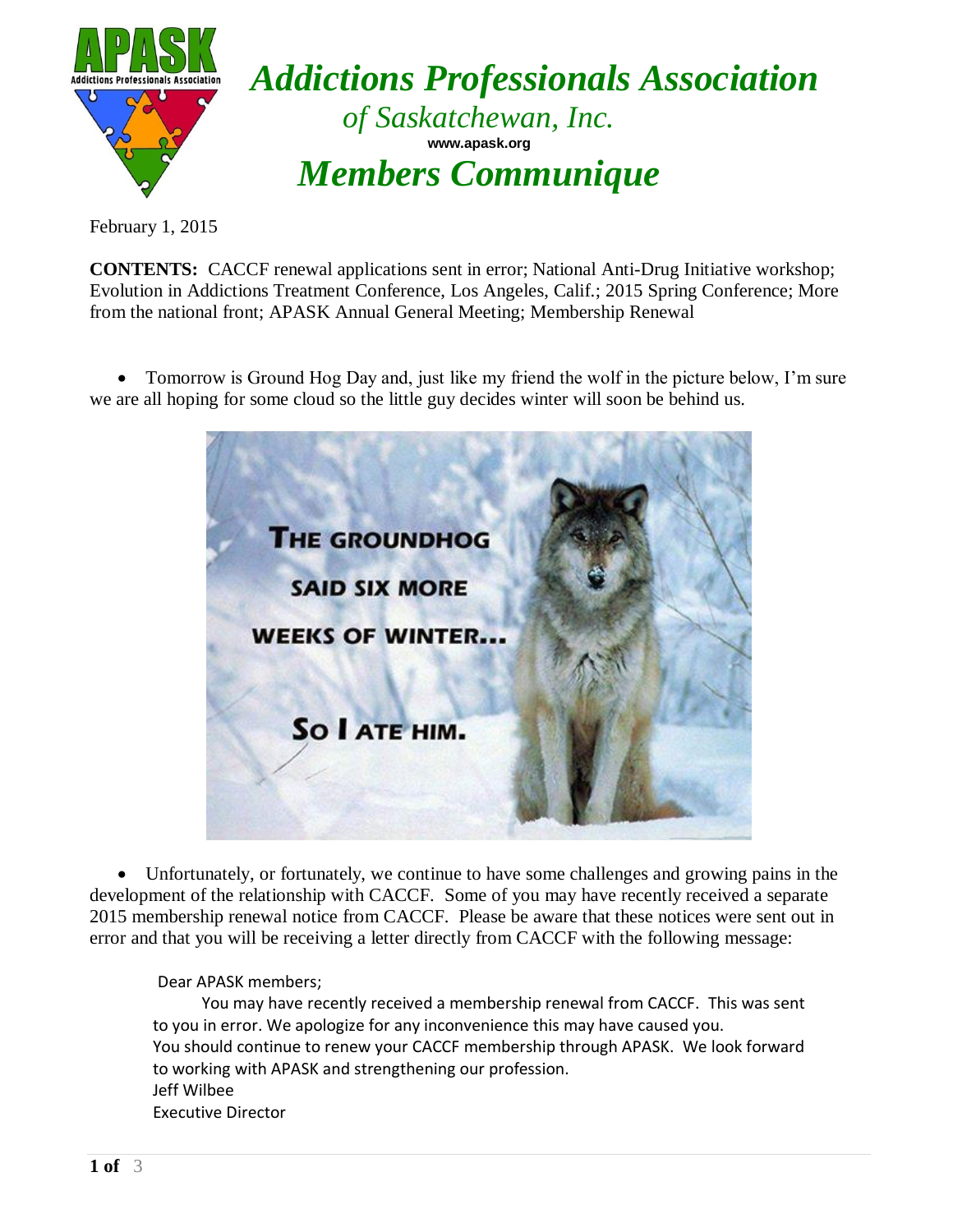The above notice, signed by Jeff, will be coming to you directly from the CACCF office. If you have any questions or concerns, please feel free to contact either Jeff Wilbee at CACCF by phone at 1 866-624-1911 or myself directly. We are doing our best to ensure that we turn these glitches into growth opportunities and hope that you will bear with us.

• Some pretty exciting news coming out of the Canadian Centre on Substance Abuse (CCSA) over the past couple of weeks. The **first ever National Summit on Recovery** was held Jan. 27 and 28 in Ottawa. APASK member, Rand Teed, let me know that he would be attending as was Angus Campbell Award Winner, Dr. Peter Butt. You can access more information about the summit on Rand's Drug Class Blog at

< [http://drugclass.ca/index.php?pageid=Blog&id=236>](http://drugclass.ca/index.php?pageid=Blog&id=236) and the CBC news site <http://www.cbc.ca/m/touch/canada/ottawa/story/1.2935389>

 Also exciting, there will be a webinar presented for engaging youth in the discussion. Here is your invitation to attend and, as the invitation states, please pass it along to other parties you feel might be interested.

## **In support of the National Anti-Drug Strategy**

## *The Youth Justice and Strategic Initiatives Section of the Department of Justice Canada*

# **invites you to attend a free webcast on Inviting Youth Engagement: Classroom Discussion on Substance Use**

## **Thursday, February 26, 2015**

### **1:30 to 3:00 pm EST**

### **\*We encourage you to circulate this invitation to others who might be interested.**

Youth face pressures to use illicit drugs and substance abuse can pose a serious barrier to a young person's success. This webcast will highlight the work of two inspiring initiatives to prevent substance abuse among youth.

Barbara Moffat, MScN, is Project Director of the Vancouver-based TRACE Project at Simon Fraser University and Co-Executive Producer of CYCLES, an evidence-based educational resource on marijuana use. Ms. Moffat will introduce new resource materials that facilitate classroom discussion about decision making and marijuana use. A team of researchers at the University Of British Columbia School Of Nursing produced a short film, "CYCLES", based on earlier research projects and developed an accompanying facilitator's guide to support educators. This educational resource was pilot tested across Canada and emerging study findings will be presented. The CYCLES resource is now available line:

[\(http://www.carbc.ca/KnowledgeinPractice/HelpingSchools.aspx\)](http://www.carbc.ca/KnowledgeinPractice/HelpingSchools.aspx).

Rand Teed BA., B.Ed., ICPS and Drug Class have become nationally recognized leaders in the Drug and Alcohol Education and Prevention Field. Mr. Teed will present the Drug Class program, a weekly class that is run in several Regina high schools. Drug Class engages youth in prevention education sessions, informs youth of the effects of drug and alcohol abuse, and equips youth with resources to deal with substance abuse issues. Since its inception, the program has presented to over 50,000 youth, and over 200 students have self-referred to residential treatment/detox programs, and Mr. Teed continues to meet individually with approximately 50 students a week.

### *\*Pre-registration is required – please register*

*here:* <http://www1.webcastcanada.ca/stream/registration/jc2feb2015eng.php> *to view this webcast\**